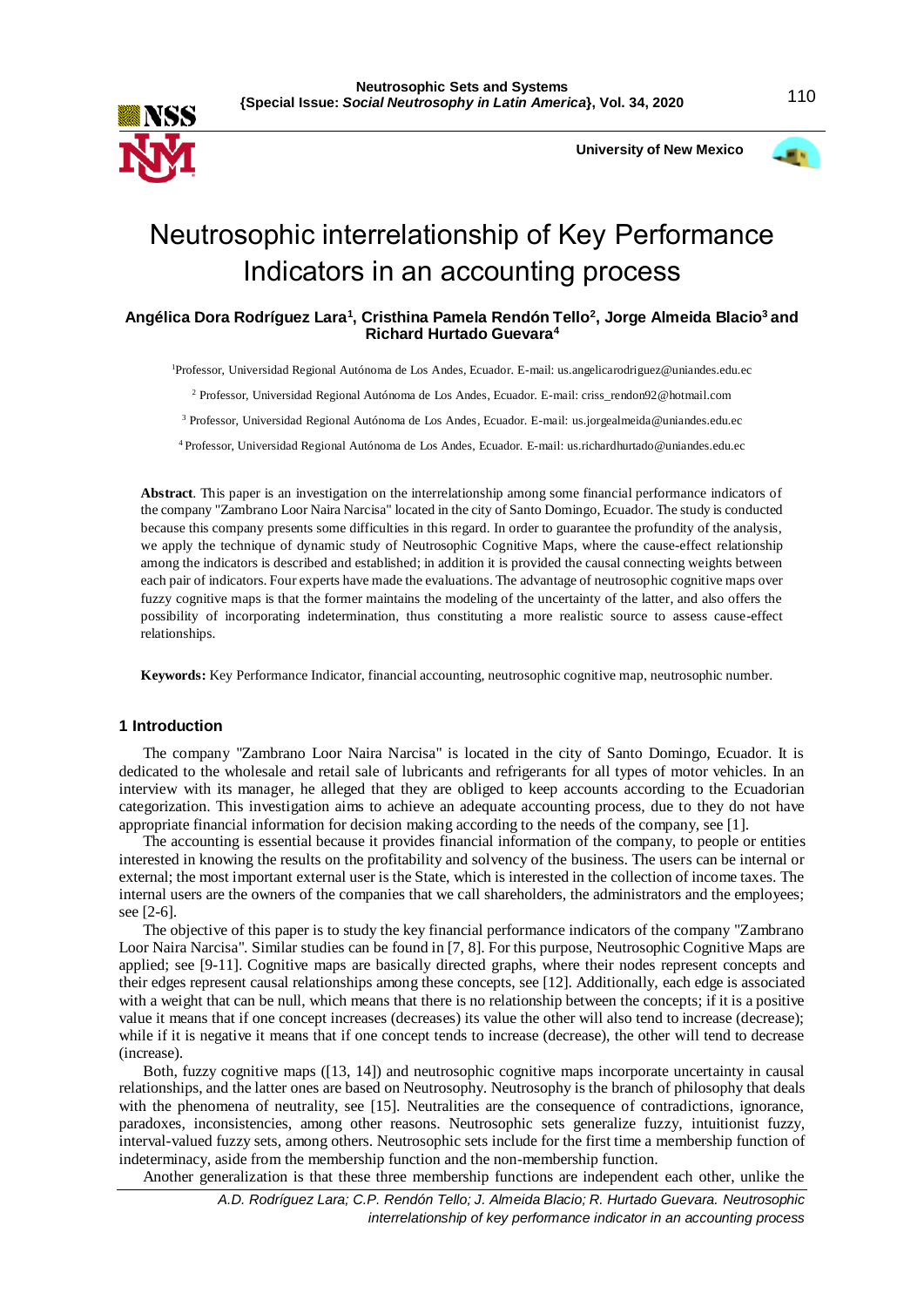intuitionistic fuzzy sets. On the other hand, neutrosophic sets are defined in subsets of the non-standard interval  $[-0,1^+]$ .

The definition of neutrosophic sets is only of philosophical interest, that is why the interval-valued neutrosophic sets and the simplest single-valued neutrosophic sets are defined, which are subsets or elements of the interval [0, 1], respectively. For convenience, single-valued neutrosophic numbers are defined, which is the simplest form of single-valued neutrosophic sets.

It is worth noting that neutrosophy has opened a large number of practical applications within dissimilar fields ([16]) as decision-making ([17-19]), digital image processing ([20-23]), time series forecasting ([24-26]), artificial intelligence ([27]), game theory ([28]), recommender systems ([29]), learning management systems ([30]), biomedical diagnosis ([31]), among others.

Additionally, rings can be defined where the main element is the symbol "I" of indeterminacy, and where the neutrosophic number is divided into a determinate part "d" and an indeterminate part "I", while the neutrosophic number is defined as the sum of these two elements, which is convenient for defining operations between elements of neutrosophic cognitive maps. Therefore, neutrosophic cognitive maps include the possible weights of fuzzy cognitive maps, and also a symbolic value denoted by I representing the indetermination.

In this article a dynamic study of the causal relationship among the different financial indicators is carried out. For this, we incorporate the complexity of cause-effect relations, where two-way relations can exist, that is to say, a concept can be cause and at the same time effect of another one.

Accounting processes are usually viewed objectively, based on financial measures. This makes that the managers and decision makers lose the holistic view of these indicators, which depends on both economic and social variables such as the satisfaction of the company's customers or the education level of the employees, among others. On the other hand, up to the authors' knowledge, the tool known as dynamic study of neutrosophic cognitive maps has been applied in exclusively social phenomena such as the problem of a minority who are the Hijras in India or the migrant workers sick with HIV, see [9, 10]. The most important purpose of this paper is to study the key financial performance indicators of the company "Zambrano Loor Naira Narcisa", which will contribute to solving a major problem for this company.

The main contribution of this paper is the demonstration through this real case, that it is possible to use the dynamic study of neutrosophic cognitive maps to measure a financial situation of a company, where subjective criteria based on objective measures of accounting are associated with subjective measures like the customer's satisfaction. Additionally, mathematical modeling based on neutrosophic logic instead of fuzzy logic, allows a more accurate study, since the relationship between some variables can be unknown. Thus, it is possible to model the indeterminacy existing between them, which is not possible by using fuzzy set theory or intuitionistic fuzzy set theory.

The paper is divided in the following sections. Section 2 contains a summary of the main concepts of the Neutrosophic Cognitive Maps method. Section 3 contains the results of applying NCMs for the analysis of the performance of key indicators in the company "Zambrano Loor Naira Narcisa". The last section contains the conclusions.

## **2 A summary on Neutrosophic Cognitive Maps**

To begin this section we have the following basic definitions regarding neutrosophy:

**Definition 1.** ([15]) Let X be a universe of discourse. A *Neutrosophic Set* (NS) is characterized by three membership functions,  $u_A(x)$ ,  $r_A(x)$ ,  $v_A(x)$ :  $X \to 0$ ,  $1^+$ , which satisfy the condition  $0 \le \inf u_A(x) +$  $\inf r_A(x) + \inf v_A(x) \leq \sup u_A(x) + \sup r_A(x) + \sup v_A(x) \leq 3^+$  for all  $x \in X$ .  $u_A(x)$ ,  $r_A(x)$  and  $v_A(x)$  are the membership functions of truthfulness, indeterminacy and falseness of x in A, respectively, and their images are standard or non-standard subsets of  $]$   $\bar{0}$ ,  $1$ <sup>+</sup>[.

**Definition 2.** ([15]) Let X be a universe of discourse. A *Single-Valued Neutrosophic Set* (SVNS) A on X is a set of the form:

 $A = \{(x, u_A(x), r_A(x), v_A(x)) : x \in X\}$  (1)

Where  $u_A$ ,  $r_A$ ,  $v_A : X \to [0,1]$ , satisfy the condition  $0 \le u_A(x) + r_A(x) + v_A(x) \le 3$  for all  $x \in X$ .  $u_A(x)$ ,  $r_A(x)$  and  $v_A(x)$  denote the membership functions of truthfulness, indeterminate and falseness of x in A, respectively. For convenience a *Single-Valued Neutrosophic Number* (SVNN) will be expressed as A = (a, b, c), which a, b,  $c \in [0,1]$  and satisfy $0 \le a + b + c \le 3$ .

Other important definitions are related to the graphs. See [9-11, 15].

**Definition 3.** A *neutrosophic graph* is a graph containing at least one indeterminate edge, which is represented by dotted lines.

**Definition 4.** A *neutrosophic directed graph* is a directed graph containing at least one indeterminate edge, which is represented by dotted lines.

**Definition 5.** A *Neutrosophic Cognitive Map* (NCM) is a neutrosophic directed graph, whose nodes represent concepts and whose edges represent causal relationships among the edges.

If  $C_1, C_2, \ldots, C_k$  are k nodes, each of the  $C_i$  (i = 1, 2, …, k) can be represented by a vector  $(x_1, x_2, \ldots, x_k)$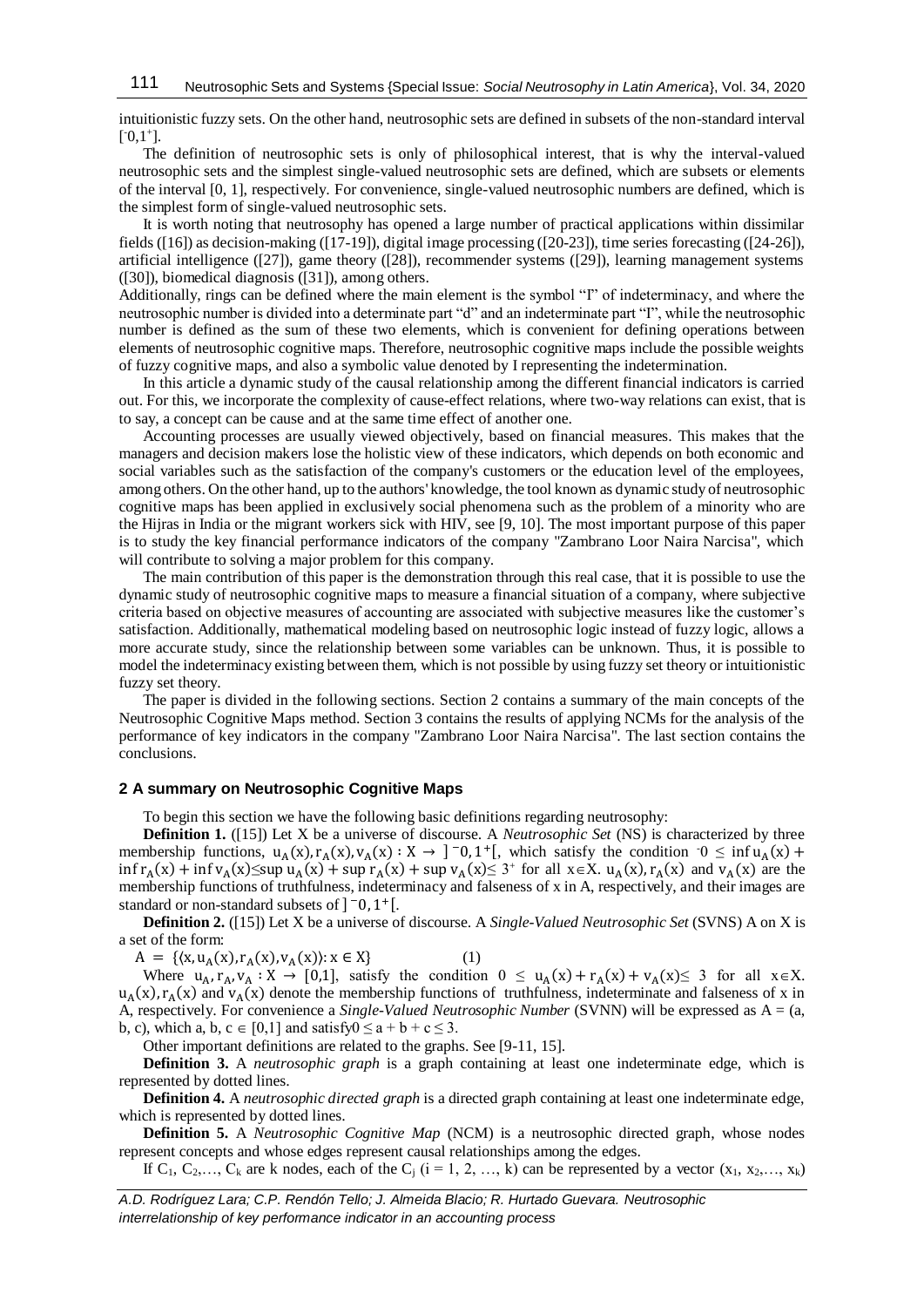where  $x_i \in \{0, 1, I\}$ .  $x_i = 0$  means that the node C<sub>i</sub> is in an activated state,  $x_i = 1$  means that the node C<sub>i</sub> is in a deactivated state and  $x_i = I$  means that the node  $C_i$  is in an indeterminate state, in a specific time or in a specific situation.

If  $C_m$  and  $C_n$  are two nodes of the NCM, an edge directed from  $C_m$  to  $C_n$  is called a *connection* and represents the causality from  $C_m$  to  $C_n$ . Each node in the NCM is associated with a weight within the set  $\{-1, 0, 1, 1\}$ . If  $\alpha_{mn}$  denotes the weight of the edge  $C_mC_n$ ,  $\alpha_{mn} \in \{-1, 0, 1, I\}$  then we have the following:

 $\alpha_{mn} = 0$  if  $C_m$  has no effect on  $C_n$ ,

 $\alpha_{mn} = 1$  if an increase (decrease) in  $C_m$  produces an increase (decrease) in  $C_n$ ,

 $\alpha_{mn}$  = -1 if an increase (decrease) in C<sub>m</sub> produces a decrease (increase) in C<sub>n</sub>,

 $\alpha_{mn} = I$  if the effect of  $C_m$  on  $C_n$  is indeterminate.

**Definition 6.** A NCM having edges with weights in {-1, 0, 1, I} is called *Simple Neutrosophic Cognitive Map*.

**Definition 7.** If  $C_1, C_2, \ldots, C_k$  are the nodes of a NCM. The *neutrosophic matrix* N(E) is defined as N(E) =  $(\alpha_{mn})$ , where  $\alpha_{mn}$  denotes the weight of the directed edge C<sub>m</sub>C<sub>n</sub>, such that  $\alpha_{mn} \in \{-1, 0, 1, 1\}$ . N(E) is called the *neutrosophic adjacency matrix* of the NCM.

**Definition 8.** Let  $C_1, C_2,..., C_k$  be the nodes of a NCM. Let  $A = (a_1, a_2, ..., a_k)$ , where  $a_m \in \{-1, 0, 1, 1\}$ . A is called *instantaneous state neutrosophic vector* and means a position of on-off-indeterminate state of the node in a given instant.

 $a_m = 0$  if  $C_m$  is deactivated (has no effect),

 $a_m = 1$  if  $C_m$  is activated (has an effect),

 $a_m = I$  if  $C_m$  is indeterminate (its effect cannot be determined).

**Definition 9.** Let  $C_1, C_2,..., C_k$  be the nodes of a NCM. Let  $\overline{C_1 C_2}, \overline{C_2 C_3}, \overline{C_3 C_4},..., \overline{C_m C_n}$  be the edges of

the NCM, then the edges constitute a *directed cycle*.

The NCM is called *cyclic* if it has a directed cycle. It is said *acyclic* if it has not a directed cycle.

**Definition 10.** A NCM containing cycles is said to have *feedback*. When there is feedback in the NCM, it is said that it is a *dynamic system*.

**Definition 11.** Let  $\overline{C_1C_2}$ ,  $\overline{C_2C_3}$ ,  $\overline{C_3C_4}$ ,  $\ldots$ ,  $\overline{C_{k-1}C_k}$  be a cycle. When  $C_m$  is activated and its causality flows through the edges of the cycle and then it is the cause of  $C_m$  itself, then the dynamic system circulates. This is fulfilled for each node  $C_m$  with  $m = 1, 2, \dots, k$ . The equilibrium state for this dynamic system is called the

#### *hidden pattern*.

**Definition 12.** If the equilibrium state of a dynamic system is a single state, then it is called a *fixed point*. An example of a fixed point is when a dynamic system starts by being activated by  $C_1$ . If it is assumed that

the NCM sits on  $C_1$  and  $C_k$ , i.e. the state remains as  $(1, 0, \ldots, 0, 1)$ , then this vector of neutrosophic state is called *fixed point*.

**Definition 13.** If the NCM is established with a neutrosophic state-vector that repeats itself in the form:

 $A_1 \rightarrow A_2 \rightarrow \cdots \rightarrow A_m \rightarrow A_1$ , then the equilibrium is called a *limit cycle* of the NCM.

## **Method for Determining the Hidden Patterns**

Let  $C_1, C_2, \ldots, C_k$  be the nodes of the NCM with feedback. Assume that E is the associated adjacency matrix. A hidden pattern is found when  $C_1$  is activated and a vector input  $A_1 = (1, 0, 0, \dots, 0)$  is given. The data must pass through the neutrosophic matrix  $N(E)$ , which is obtained by multiplying  $A_1$  by the matrix  $N(E)$ .

Let  $A_1N(E) = (\alpha_1, \alpha_2, \ldots, \alpha_k)$  with the threshold operation of replacing m by 1 if  $\alpha_m$ >p and  $\alpha_m$  by 0 if  $\alpha_m$ <p (p is a suitable positive integer) and  $\alpha_m$  is replaced by I if this is not an integer. The resulting concept is updated; vector  $C_1$  is included in the updated vector by transforming the first coordinate of the resulting vector into 1.

If  $A_1N(E) \rightarrow A_2$  is assumed then  $A_2N(E)$  is considered and the same procedure is repeated. This procedure is repeated until a limit cycle or fixed point is reached.

**Definition 14.** A *neutrosophic number* N is defined as a number as follows, see [15, 32-34]:

 $N = d + I$  (2)

Where d is called *determinate part* and I is called *indeterminate part*.

Given  $N_1 = a_1 + b_1 I$  and  $N_2 = a_2 + b_2 I$  two neutrosophic numbers, some operations between them are defined as follows:

 $N_1 + N_2 = a_1 + a_1 + (b_1 + b_2)$ I (Addition);

 $N_1 - N_2 = a_1 - a_1 + (b_1 - b_2)$ I (Difference),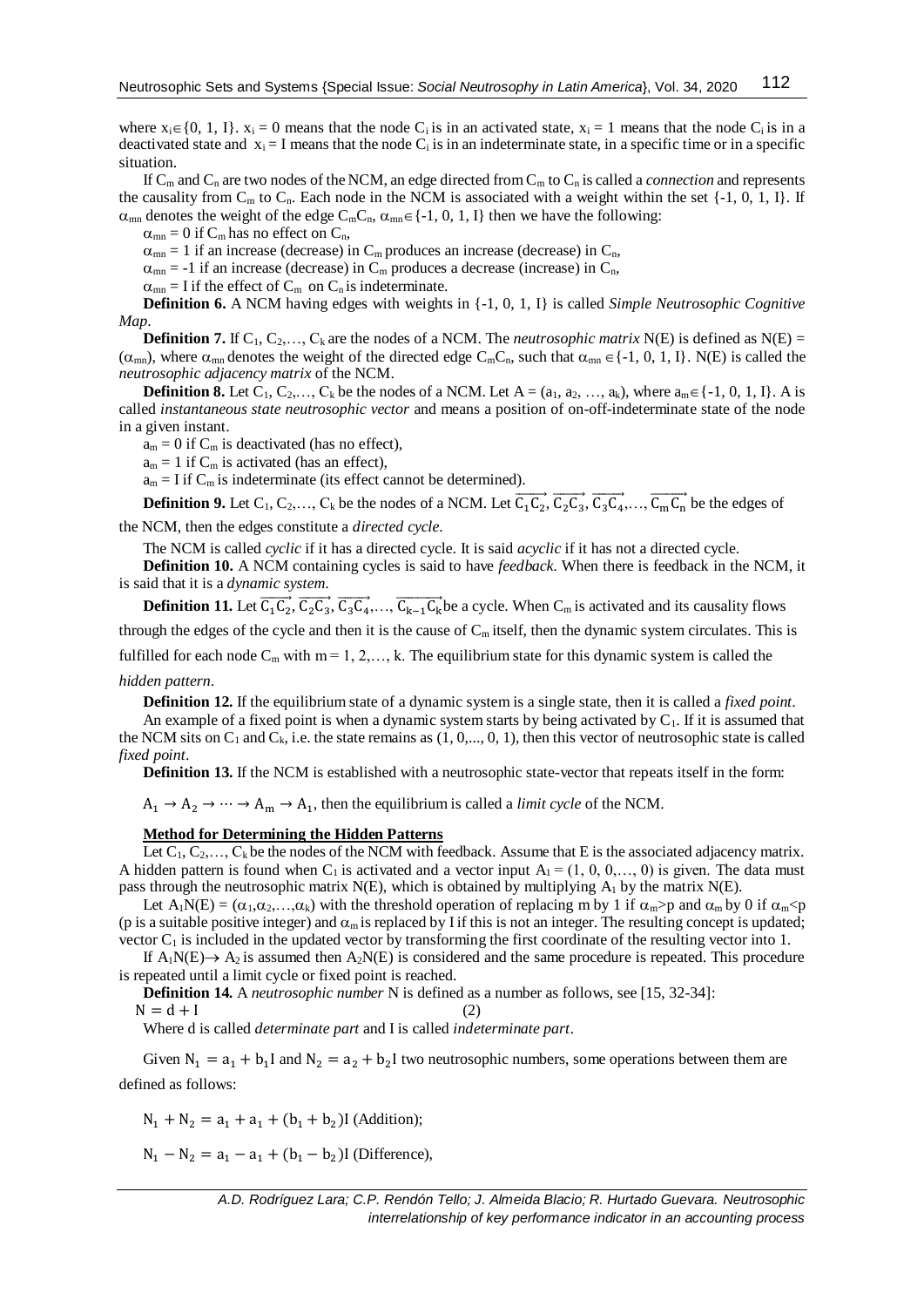$N_1 \times N_2 = a_1 a_2 + (a_1 b_2 + b_1 a_2 + b_1 b_2) I$  (Product),

$$
\frac{N_1}{N_2} = \frac{a_1 + b_1 I}{a_2 + b_2 I} = \frac{a_1}{a_2} + \frac{a_2 b_1 - a_1 b_2}{a_2 (a_2 + b_2)} I
$$
 (Division).

## **3 Results**

First of all, we describe the selected key performance indicators of the financial accounting:

I1. *Liquidity*: This indicator reflects the relationship between the financial resources that a company has in the short-term to face the payment obligations contracted in the same period, which makes it possible to determine whether it has sufficient resources to cover its commitments. The greater the result of the current ratio, the greater the possibility that liabilities will be paid, since there are sufficient assets that can be converted into cash when required.

I2. *Efficiency*: It measures the effectiveness with which the company's resources are being used, measuring the degree of efficiency with which the assets are used in its operations, and their speed of recovery, expressing the result by index or number of times.

I3. *Indebtedness*: It aims to measure the extent to which and how creditors participate in the financing of the company. In the same way, it tries to establish the risk that such creditors run, the risk of the owners and the convenience or inconvenience of a certain level of indebtedness of the company.

I4. *Return on equity*: This indicator measures the return on net investment, i.e. stockholders' equity. It relates the net profit that an organization has earned during a period and compares it with the investment that corresponds to the shareholders. Return on stockholders' equity is a key indicator of the extent to which a company has generated a return on the resources that shareholders have entrusted to manage.

I5. *Leverage*: is the relationship between credit and equity invested in a financial transaction. The higher the credit, the higher the leverage and the lower the equity investment. In other words, leverage is simply using debt to finance an operation. By reducing the initial capital that needs to be provided, there is an increase in the return obtained. Increased leverage also increases the risks of the operation, as it results in less flexibility or greater exposure to insolvency or inability to meet payments.

I6. *Customer satisfaction*: It is a measure of how products and services provided by a company meet or exceed customer expectations.

Let us note that  $I_6$  is not precisely a financial indicator, however, it is a key factor to study the good performance of the enterprise, and thus we decided to include it.

Another important aspect to remark is that experts' evaluations depend on the context of company "Zambrano Loor Naira Narcisa" in the year 2017, i.e., they are not only generic. Thus, first experts studied the financial situation of this company and later they evaluated the relationship among the indicators.

For group evaluation, each expert evaluates according to a value in the set {-1, 0, 1, I}, next the median per causal-effect weight is calculated. In case that one expert evaluates with I, then the aggregated results of this causal-effect weight is taken as I.

Figure 1 is the graphical representation of the NCM tree corresponding to the company, where the dotted red lines symbolize the indeterminate weights.



**Figure 1:**Graphical representation of the tree of NCM.

*A.D. Rodríguez Lara; C.P. Rendón Tello; J. Almeida Blacio; R. Hurtado Guevara. Neutrosophic interrelationship of key performance indicator in an accounting process*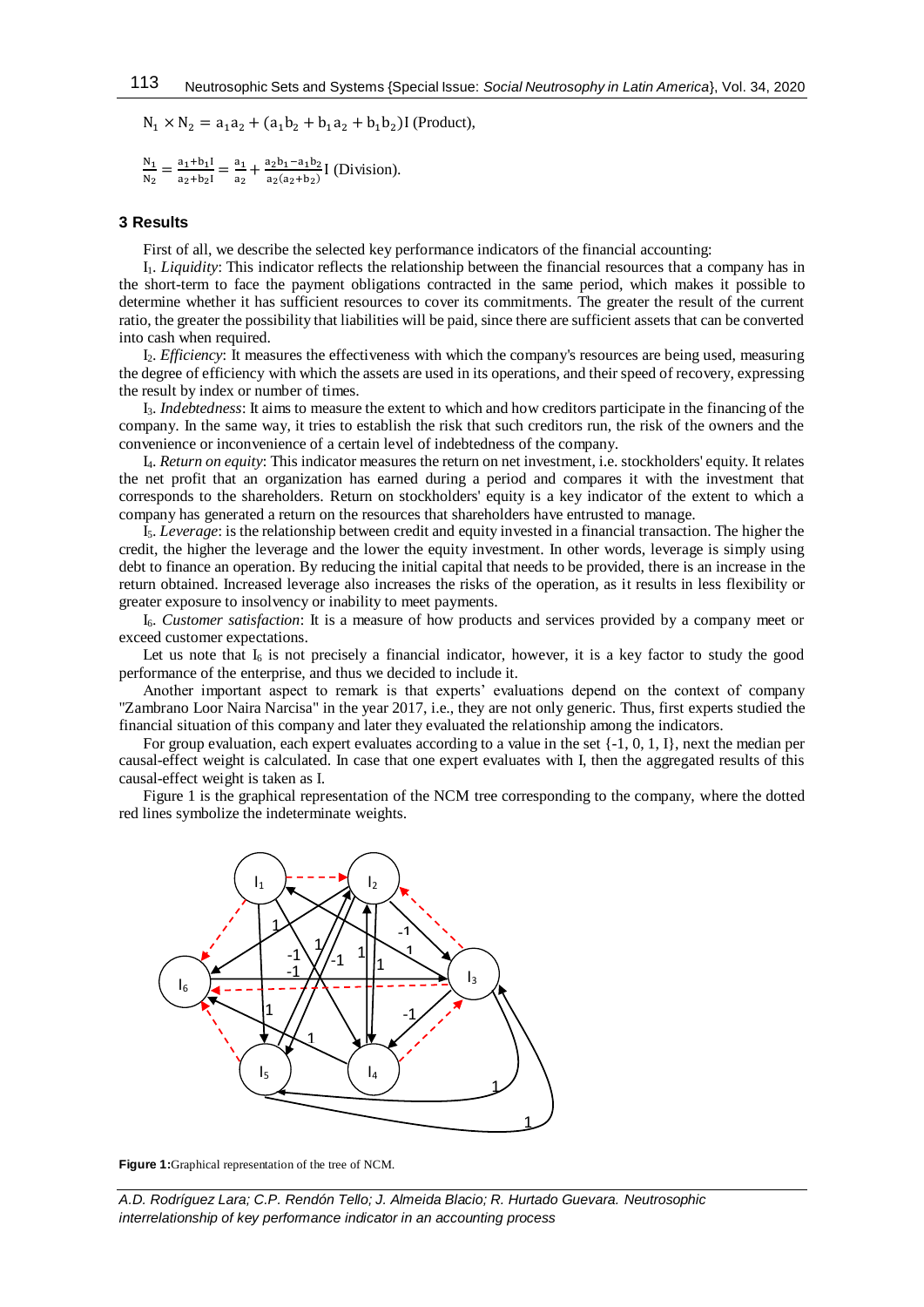Accordingly, the matrix N(E) corresponding to the NCM shown in Figure 1 is the following:

$$
\left(\begin{array}{ccccc} 0 & 1 & 0 & -1 & 11 \\ 0 & 0 & -1 & 1 & -11 \\ 1 & 1 & 0 & -1 & 11 \\ 0 & 1 & 1 & 0 & 01 \\ 0 & 1 & 1 & 0 & 01 \\ 0 & 0 & -1 & 0 & 0 & 0 \end{array}\right)
$$

When the method for determining hidden patterns is applied, if  $I_2$  is activated with the vector  $A_1 = (0 1 0 0 0 0)$  the following results are obtained:

 $A_1N(E) = (0 \ 0 \ -1 \ 1 \ -1 \ 1) \rightarrow (0 \ 1 \ 0 \ 1 \ 0 \ 1) = A_2$ ,  $A_2N(E) = (0 \t1 \t-2 \t1 \t-1 \t2) \rightarrow (0 \t1 \t0 \t1 \t0 \t1) = A_2$ , We support the calculations on the software Octave 4.2.1, see [35].

If I<sub>3</sub>is activated with the vector  $B_1 = (0\ 0\ 1\ 0\ 0\ 0)$  the following results are obtained:  $B_1N(E) = (1 \ 1 \ 0 \ -1 \ 1 \ 1) \rightarrow (1 \ 1 \ 1 \ 0 \ 1 \ 1) = B_2$ ,  $B_2N(E) = (1 \t1+2I \t1+2I \t-2+I \t2+I \t4I) \rightarrow (1 \t1 \t1 \t0 \t1 \tI) = B_3$  $B_3N(E) = (1 \t1+2I \tI -1 \t1 \t1+3I) \rightarrow (1 \t1 \t1 \t0 \t1 \t1) = B_4$  $B_4N(E) = (1 \t1+2I \t-1 \t-1 \t1 \t1+3I) \rightarrow (1 \t1 \t1 \t0 \t1 \t1) = B_4.$ 

If I<sub>6</sub>is activated with the vector  $D_1 = (0\ 0\ 0\ 0\ 0\ 1)$  the following results are obtained:  $D_1N(E) = (0 \ 0 \ -1 \ 0 \ 0 \ -9) \rightarrow (0 \ 0 \ 0 \ 0 \ 0 \ 1) = D_2$ ,  $D_2N(E) = (0 \ 0 \ -1 \ 0 \ 0 \ 0) \rightarrow (0 \ 0 \ 0 \ 0 \ 0 \ 1) = D_2.$ 

The other indicators have not fixed points when the algorithm was applied.

Thus, the conclusion is that when "efficiency" state is activated then "Return on equity" and "Customer satisfaction" states are also activated. Whereas, when "indebtedness" state is activated, then, the other indicators except "Return on equity" are activated. Let us note that the state corresponding to "Customer satisfaction" is a non influential fixed point over the other indicators.

These results show which are the fundamental aspects that must be strengthened in the company. Firstly, efficiency is considered a key financial performance indicator of the company. To improve this indicator in a company dedicated to sales, it is necessary to strengthen some weak points that the company has, and not all of them are purely financial. For example, it is essential to have a sufficiently trained and motivated staff to increase sales, so that without changing the products to sale and their quality, the number of sales would increase, which is why the company must try to put their more talented salespeople in the most important places of the enterprise, and that will increase the number of customers loyal to the company.

On the other hand, the control of the indebtedness indicator is of vital importance, because it is necessary to find the precise balance between the debt that should be contracted so that it is sufficient to perform the business and also it should be payable in a reasonable amount and term, without ruining the business. This will also lead to customer satisfaction. That is to say, a sufficiently reasonable risk of the creditors towards the company will produce positive results for the quality of the service.

Additionally, it is shown that an improvement in any of the financial indicators of the company will produce greater customer satisfaction, which is logical. Therefore it will increase quality, and in turn this will increase the number of customers loyal to the company, which will contribute to improving the indicators, making this a loop with positive feedback.

#### **Conclusion**

This paper was dedicated to study the causal-effect relationship among the key performance indicators in the accounting process of the company "Zambrano Loor Naira Narcisa" located in the city of Santo Domingo, Ecuador. This is because the company has been shown some difficulties in its financial performance. Thus, we applied the neutrosophic cognitive map technique and our conclusion is that it is necessary to improve the company´s efficiency and to correctly deal with the indebtedness, consequently, these two aspects shall contribute to the progress of the enterprise.

In this paper we solved an accounting problem of a company supported by the dynamic analysis of neutrosophic cognitive maps, which is unusual, considering that the analysis of accounting is fundamentally based on objective measures, see [36, 37]. The use of this tool allowed the objective variables to be associated with a subjective aspect of the company such as "customer satisfaction", which cannot be directly measured as an accounting variable.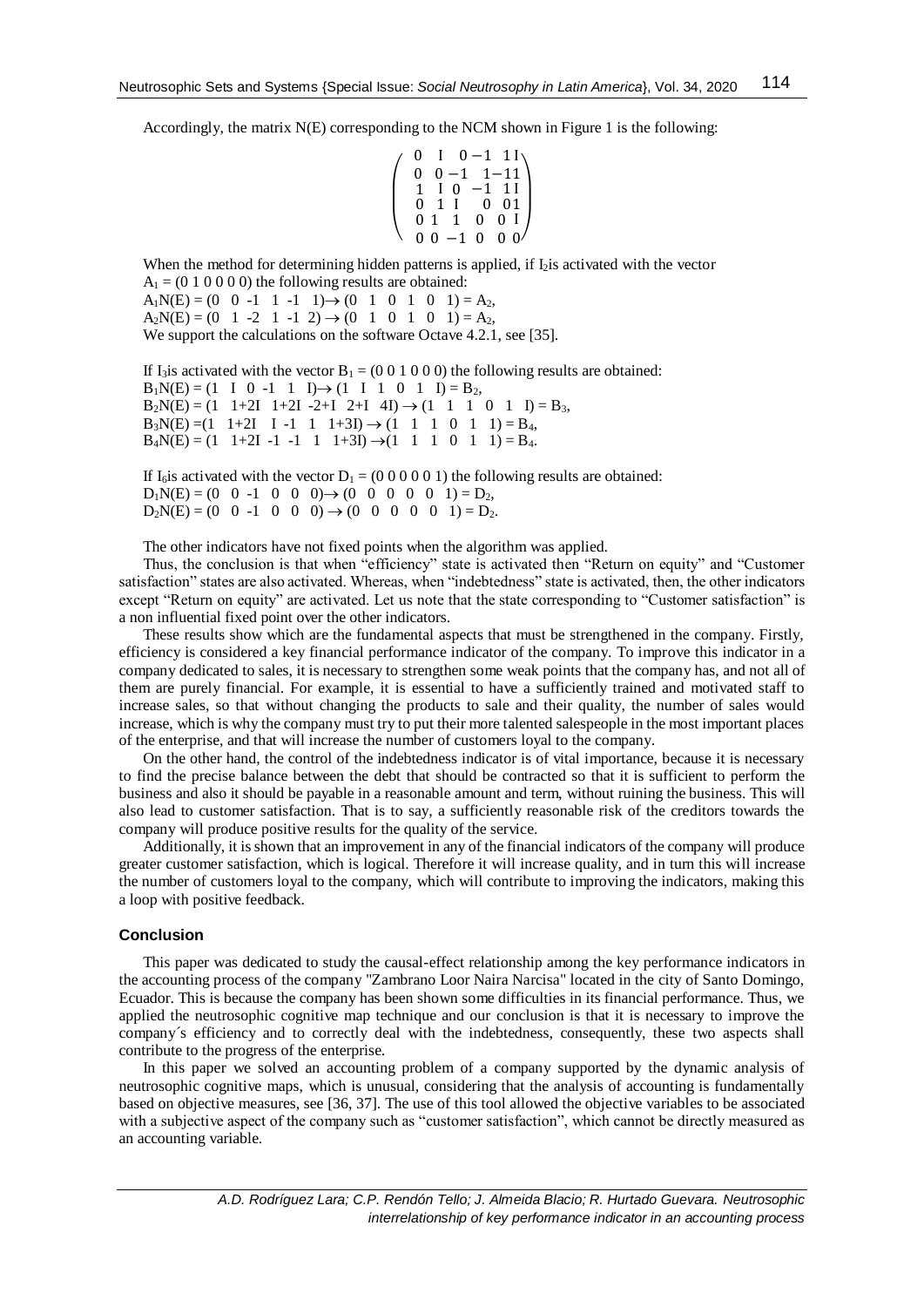#### **References**

- [1] Rendón-Tello, C. P. (2018). *Design of an accounting process for the financial analysis of the enterprise: "Zambrano Loor Narcisa" in Santo Domingo city, 2017 (Diseño de un proceso contable para el análisis financiero en la empresa "Zambrano Loor Narcisa" en la ciudad de Santo Domingo, 2017)(In Spanish).* Bachelor Thesis, Regional Autonomous Uniersity of Los Andes, Santo Domingo, Ecuador.
- [2] Anaya, H. O. (2011). *Applied Financial Analysis (Analisis financiero aplicado)(In Spanish)* (XIV ed.). Colombia: Nomos Impresores.
- [3] Córdova-Padilla, M. (2012). *Financial Management (Gestión Financiera)(In Spanish)*. Bogotá: Ecoe Ediciones.
- [4] Guajardo-Cantú, G. and Adrade-de-Guajardo, N. (2011). *Financial Accounting(Contabilidad Financiera)(In Spanish)*. Mexico: McGraw-Hill.
- [5] Zapata-Sanchez, P. (2011). *General Accounting (Contabilidad general)(In Spanish)* (VII ed.). Bogotá: McGraw-Hill.
- [6] Pramanik, S. and Chackrabarti, S. (2013). A Study on Problems of Construction Workers in West Bengal Based on Neutrosophic Cognitive Maps. *International Journal of Innovative Research in Science, Engineering and Technology 2*(11), 6387-6394.
- [7] Valarezo-Garófalo, L. E. (2017). *Accountant process and financial information of the enterprise "Lara Garófalo Julio Enrique" in Santo Domingo city, 2017 (Proceso contable e información financiera de la empresa "Lara Garófalo Julio Enrique" en la ciudad de Santo Domingo, 2017)(In Spanish).* Bachelor Thesis, Autonomous University of Los Andes, Santo Domingo, Ecuador.
- [8] Zaruma-Macas, J. G. (2017). *Accountant process and financial information of the enterprise "Vaca Andino Hernán Marcelo" in Santo Domingo city, 2017 (Proceso contable e información financiera de la empresa "Vaca Andino Hernán Marcelo" de la ciudad de Santo Domingo, 2017)(In Spanish).* Bachelor Thesis, Regional Autonomous University of Los Andes, Santo Domingo, Ecuador.
- [9] Mondal, K. and Pramanik, S. (2014). A Study on Problems of Hijras in West Bengal Based on Neutrosophic Cognitive Maps *Neutrosophic Sets and Systems, 5*, 21-26.
- [10]Vasantha-Kandasamy, W. B. and Smarandache, F. (2004). *Analysis of Social Aspects of Migrant Labourers Living with HIV/AIDS Using Fuzzy Theory and Neutrosophic Cognitive Maps*. Phoenix, USA.: Xiquan.
- [11]Saleh-Al-Subhi, S. H., Pérez-Pupo, I., García-Vacacela, R., Piñero-Pérez, P. Y. and Leyva-Vázquez, M. Y. (2018). A New Neutrosophic Cognitive Map with Neutrosophic Sets on Connections, Application in Project Management. *Neutrosophic Sets and Systems, 22*, 63-75.
- [12]Axelrod, R. (2015). *Structure of decision: The cognitive maps of political elites*. Princeton: University Press.
- [13]Chytas, P., Glykas, M. and Valiris, G. (2008). *A Proactive Fuzzy Cognitive Balanced Scorecard.* Paper presented at the IEEE InternationalConference on Fuzzy Systems.
- [14]Kosko, B. (1986). Fuzzy cognitive maps. *International journal of man-machine studies, 24*, 65-75.
- [15] Leyva-Vázquez, M. (2018). *Neutrosophy: New advances in the treatment of the uncertainty (Neutrosofía: Nuevos avances en el tratamiento de la incertidumbre)(In Spanish)*. Brussels: Pons.
- [16] El-Hefenawy, N., Metwally, M. A., Ahmed, Z. M., and El-Henawy, I. M. (2016). A review on the applications of neutrosophic sets. *Journal of Computational and Theoretical Nanoscience*, *13*(1), 936-944.
- [17] Estupiñan Ricardo, J., Llumiguano Poma, M. E., Argüello Pazmiño, A. M., Albán Navarro, A. D., Martín Estévez, L., and Batista Hernandez, N. (2019) Neutrosophic model to determine the degree of comprehension of higher education students in Ecuador, *Neutrosophic Sets & Systems, 26*, 55-61.
- [18] Mullai, M., Broumi, S., Surya, R., and Madhan Kumar, G. (2019[\) Neutrosophic Intelligent Energy Efficient Routing](http://fs.unm.edu/NSS/NeutrosophicIntelligentEnergyEfficient.pdf)  [for Wireless ad-hoc Network Based on Multi-criteria Decision Making,](http://fs.unm.edu/NSS/NeutrosophicIntelligentEnergyEfficient.pdf) *Neutrosophic Sets and Systems*, *30*, 113-121.
- [19] Sayyadi Tooranloo, H., Mahmood Zanjirchi, S., and Tavangar, M., [ELECTRE Approach for Multi-attribute Decision](http://fs.unm.edu/NSS/ELECTRERefinedNeutrosophicEnvironment.pdf)[making in Refined Neutrosophic Environment](http://fs.unm.edu/NSS/ELECTRERefinedNeutrosophicEnvironment.pdf) (2020), *Neutrosophic Sets and Systems*, *31*, 2020, 101-119.
- [20] Jha, S., Kumar, R., Priyadarshini, I., Smarandache, F., and Long, H. V. (2019). Neutrosophic image segmentation with dice coefficients. *Measurement*, *134*, 762-772.
- [21] Salama, A. A., Eisa, M., and Fawzy, A. E. (2017). *A Neutrosophic Image Retrieval Classifier*. Infinite Study.
- [22] Guo, Y., Xia, R., Şengür, A.,and Polat, K. (2017). A novel image segmentation approach based on neutrosophic cmeans clustering and indeterminacy filtering. *Neural Computing and Applications*, *28*(10), 3009-3019.
- [23]Arulpandy, P., and Trinita Pricilla, M. (2019) [Reduction of indeterminacy of gray-scale image in bipolar neutrosophic](http://fs.unm.edu/NSS/ReductionOfindeterminacyOfgray.pdf)  [domain,](http://fs.unm.edu/NSS/ReductionOfindeterminacyOfgray.pdf) *Neutrosophic Sets and Systems*, *28*, 1-12.
- [24] Abdel-Basset, M., Chang, V., Mohamed, M., and Smarandache, F. (2019). A refined approach for forecasting based on neutrosophic time series. *Symmetry*, *11*(4), 457.
- [25] Singh, P., and Huang, Y. P. (2019). A new hybrid time series forecasting model based on the neutrosophic set and quantum optimization algorithm. *Computers in Industry*, *111*, 121-139.
- [26] Singh, P., & Huang, Y. P. (2019). A high-order neutrosophic-neuro-gradient descent algorithm-based expert system for time series forecasting. *International Journal of Fuzzy Systems*, *21*(7), 2245-2257.
- [27] Smarandache, F., and Leyva-Vázquez, M. (2018). *Foundations of the logic and the neutrosophic sets, and their role in the Artificial Intelligence(Fundamentos de la lógica y los conjuntos neutrosóficos y su papel en la inteligencia artificial)(In Spanish)*. Infinite Study.
- [28] Pramanik, S., Kumar Roy, [T. \(2014\) Neutrosophic Game Theoretic Approach to Indo-Pak Conflict over Jammu-](http://fs.unm.edu/NSS/NeutrosophicGameTheoreticApproach.pdf)Kashmir, *[Neutrosophic Sets and Systems](http://fs.unm.edu/NSS/NeutrosophicGameTheoreticApproach.pdf)*, *2*, 82-101.
- [29] Thanh, N. D., and Ali, M. (2017). A novel clustering algorithm in a neutrosophic recommender system for medical diagnosis. *Cognitive Computation*, *9*(4), 526-544.

*A.D. Rodríguez Lara; C.P. Rendón Tello; J. Almeida Blacio; R. Hurtado Guevara. Neutrosophic interrelationship of key performance indicator in an accounting process*